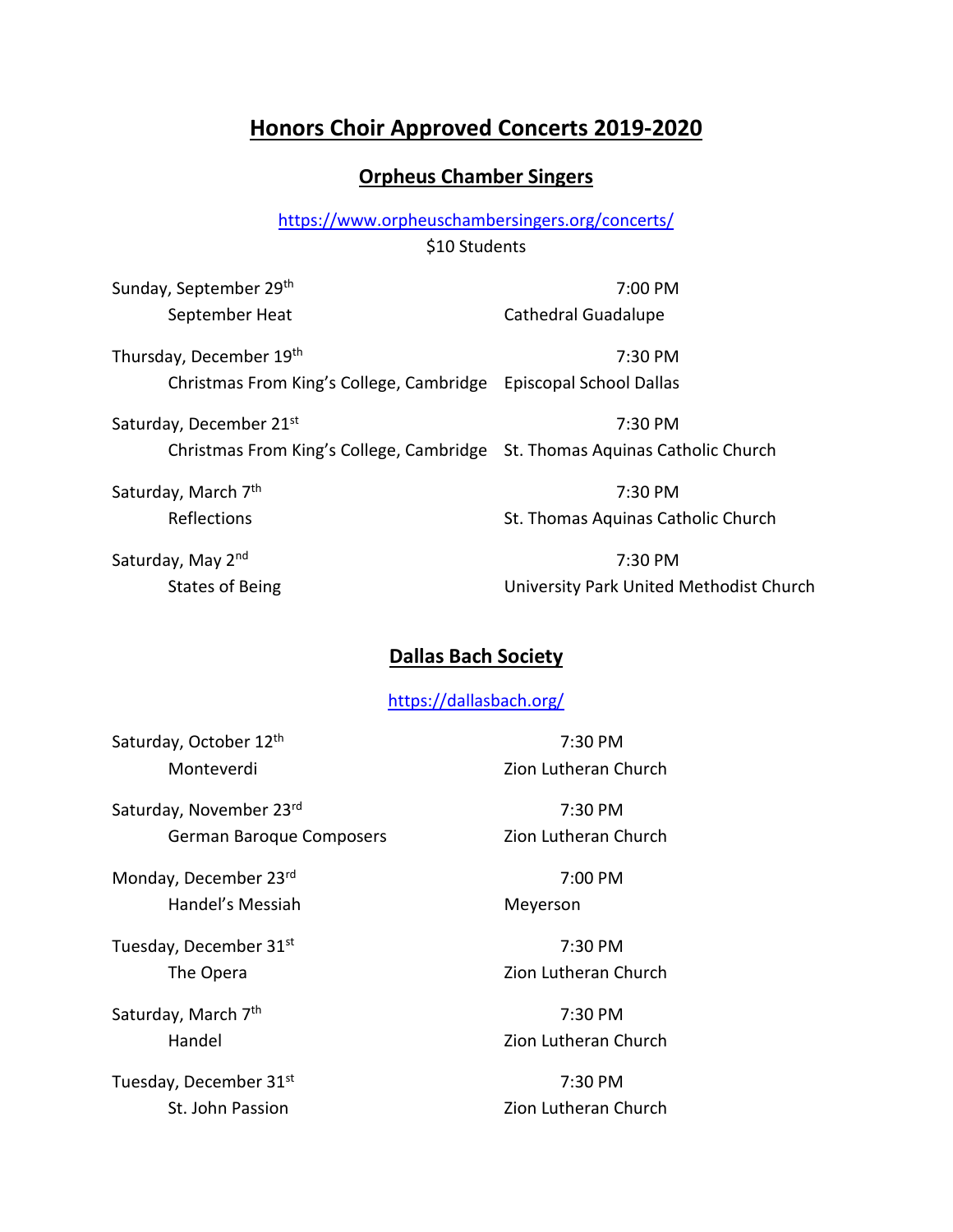# **Highland Park Tower Arts Series**

<http://www.hpumc.org/towerarts/> \$15 Student Tickets except Voces8

November 17<sup>th</sup> 6:00 PM Tenebrae **Highland Park United Methodist Church** 

December 13<sup>th</sup> 7:30 PM Voces8 Highland Park United Methodist Church

December 14<sup>th</sup> 12:00 PM Voces8 Highland Park United Methodist Church

March  $1^{\text{st}}$  6:00 PM Santa Fe Desert Chorale **Highland Park United Methodist Church** 

April 5<sup>th</sup> 6:00 PM

HP UMC Chamber Singers Highland Park United Methodist Church

May 3<sup>rd</sup> 6:00 PM Chanticleer Highland Park United Methodist Church

# **Church of the Incarnation Concert Series**

\$10 Student Tickets: [https://www.facebook.com/pg/IncarnationDFW/events/?ref=page\\_internal](https://www.facebook.com/pg/IncarnationDFW/events/?ref=page_internal)

| September 22 <sup>nd</sup>          | 4:00 PM |
|-------------------------------------|---------|
| Choir of Trinity College, Cambridge |         |
| Friday, October 11 <sup>th</sup>    | 7:30 PM |
| Incarnatus in Concert               |         |
|                                     |         |

Sunday, April 26<sup>th</sup> 4:00 PM Choir of Notre Dame Cathedral, Paris

# **Highlander Concert Series**

Go to [www.highlanderconcerts.org](http://www.highlanderconcerts.org/)

Information about this series coming soon.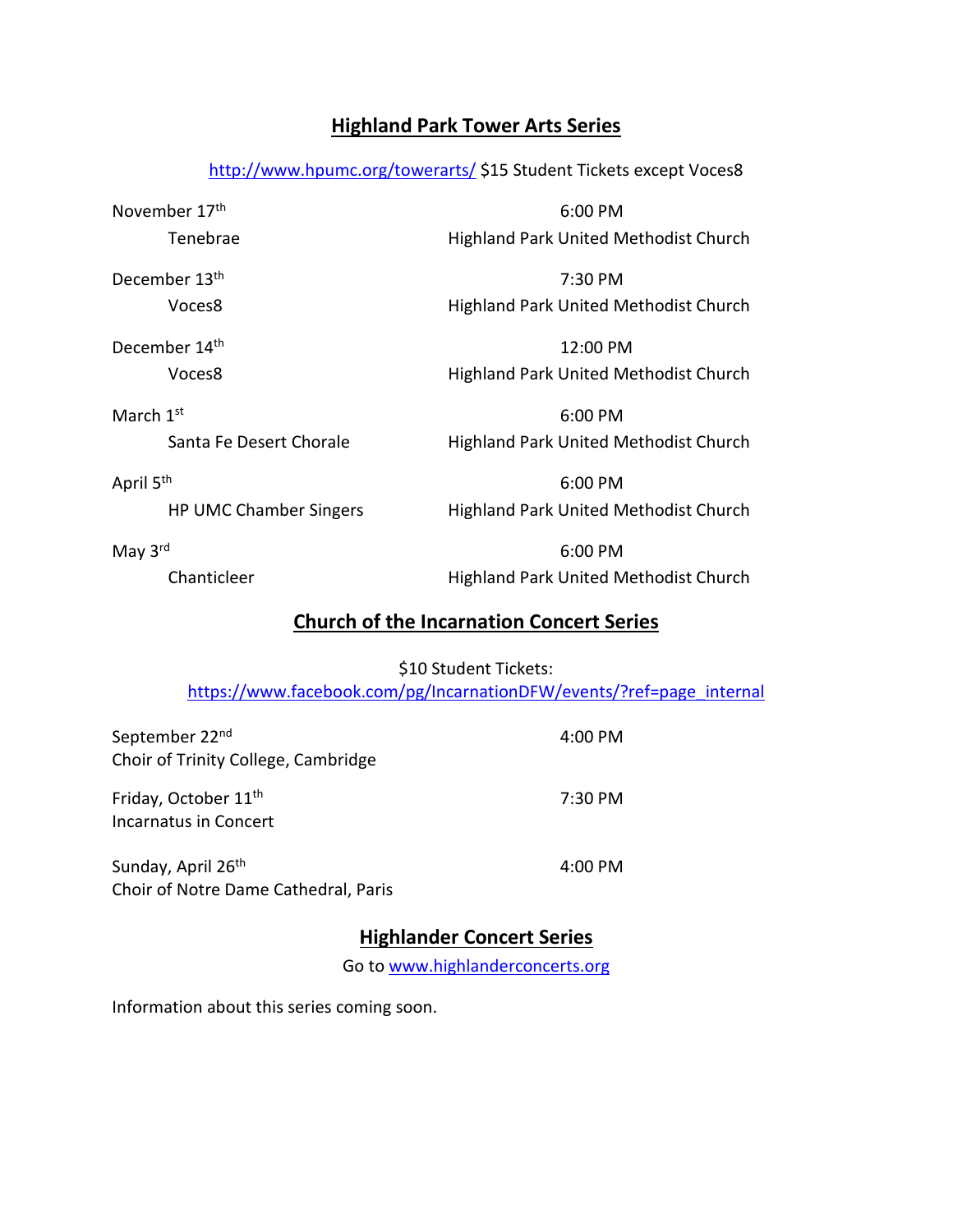# **Dallas Symphony Chorus**

Box office: 214-692-0203 <http://dschorus.com/default.htm>

| September 22 <sup>nd</sup>                                                     | $2:30$ PM                                                                                                            |
|--------------------------------------------------------------------------------|----------------------------------------------------------------------------------------------------------------------|
| A Celebration of Singing                                                       | Meyerson                                                                                                             |
| October 25, 26, 27*                                                            | 7:30 PM (2:30 PM*)                                                                                                   |
| Vaughan-Williams, Symphony No. 1                                               | Meyerson                                                                                                             |
| December 6, 7**, 8*, 12, 13, 14*, 15*                                          |                                                                                                                      |
| <b>Christmas Celebration</b>                                                   | Evening Concerts 7:30 PM<br>(**) Family Concert 11 AM, Evening 7:30 PM<br>(*) Matinee at 2:30 PM, Evening at 7:30 PM |
| With Children's Chorus of Greater Dallas Dec. 7 at 11, Dec. 8, 14, 15 Matinees |                                                                                                                      |
| April 3, 4, 5*                                                                 | 7:30 PM (* 2:30 PM)                                                                                                  |

Schmidt, *The Book with Seven Seals* Meyerson

Berlioz, *Romeo and Juliet* Meyerson

May 22, 23, 24\* 7:30 PM (2:30 PM\*)

# **Richland Community College**

<https://www.richlandcollege.edu/cd/credit/music/rlc/pages/recital-series.aspx>

Admission is Free

Tuesday, November 19th 7:30 PM

Friday, May 1<sup>st</sup> 7:30 PM

Fall Choral Concert **Fannin Performance Hall** 

Spring Choral Concert **Fannin Performance Hall** 

# **Verdigris**

\$10 Student Tickets<https://www.verdigrismusic.org/2018-2019/>

Concerts will be announced by August 30<sup>th</sup>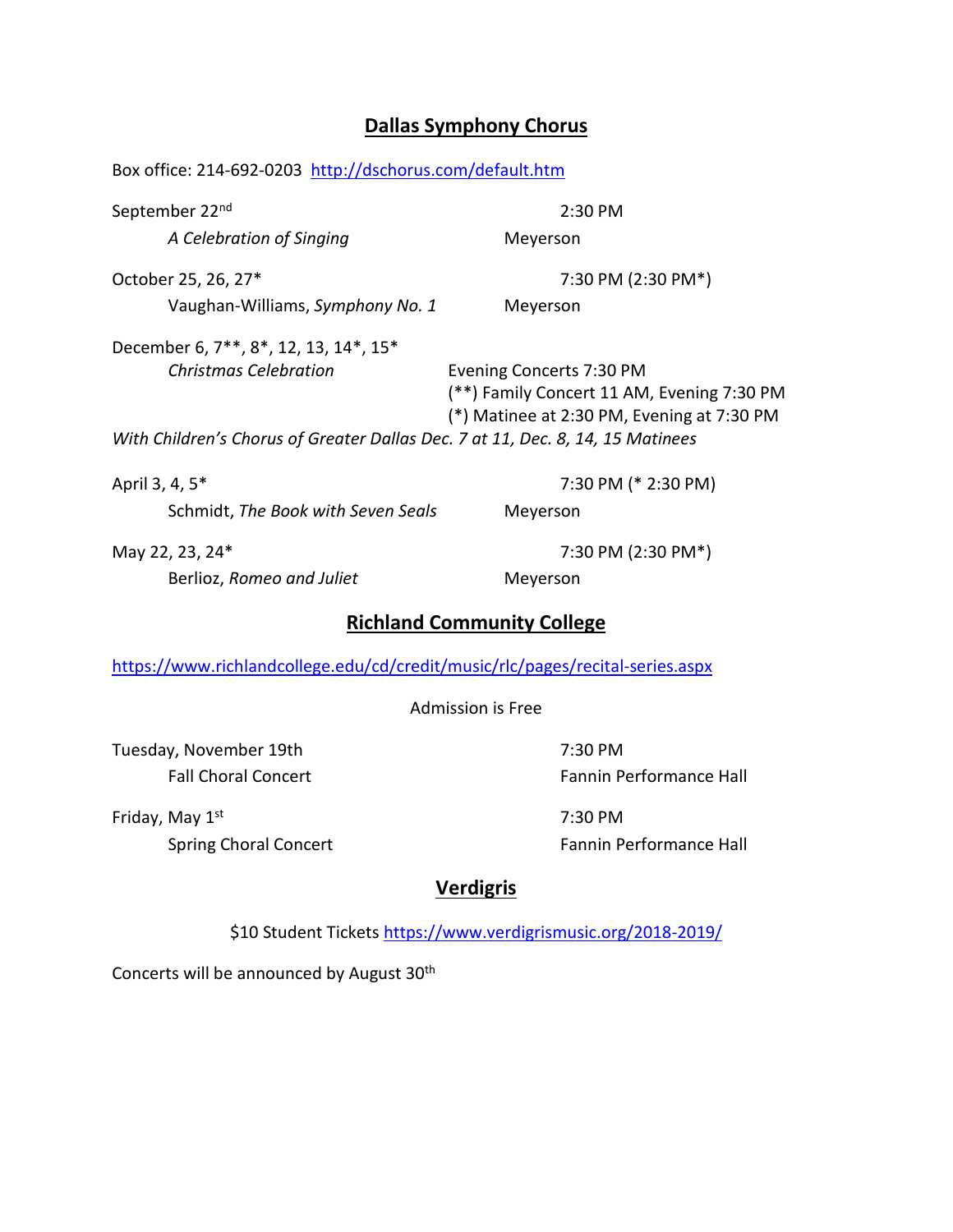# **Southern Methodist University**

<https://www.smu.edu/Meadows/AreasOfStudy/Music/Ensembles/MeadowsChoirs> *In lieu of admission, please make a donation to Phoenix House (either in person at the concert or online at [phoenixhouse.org\)](https://www.smu.edu/Meadows/AreasOfStudy/Music/Ensembles/www.phoenixhouse.org).*

**Thursday, October 10, 2019 "Journey Home"** Meadows Chorale, Diva Dolce, Meadows Chamber Singers Caruth Auditorium, 7:30 pm

#### **Sunday, November 24, 2019 "What Was Said To the Rose"**

Meadows Chorale, Diva Dolce, Meadows Chamber Singers Caruth Auditorium, 2:30 pm

#### **Sunday, March 1, 2020 "Therefore, Music"**

Meadows Chorale, Diva Dolce, Meadows Chamber Singers Guest Artists: The Hockaday School Concert Choir Caruth Auditorium, 2:30 pm

#### **Thursday, April 30, 2020 "Beautiful City"**

Meadows Chorale, Diva Dolce, Meadows Chamber Singers Caruth Auditorium, 7:30 pm

### **University of North Texas**

<https://choral.music.unt.edu/performances>

October 1, 2019 | 7:30 PM | Winspear Hall (MPAC) - ChoralFest!

October 11, 2019 | 7:30 PM | Winspear Hall (MPAC) - Collegium Singers Concert

October 22, 2019 | 7:30 PM | Winspear Hall (MPAC) - High School Invitational Concert with A Cappella

November 5, 2019 | 7:30 PM | Winspear Hall (MPAC) - University Singers Concert

November 12, 2019 | 7:30 PM | Winspear Hall (MPAC) - Concert Choir Concert

November 14, 2019 | 7:30 PM | Preston Meadow Lutheran Church, Plano, TX - University Singers Concert

November 19, 2019 | 7:30 PM | Winspear Hall (MPAC) - Men's Chorus & Women's Chorus Concert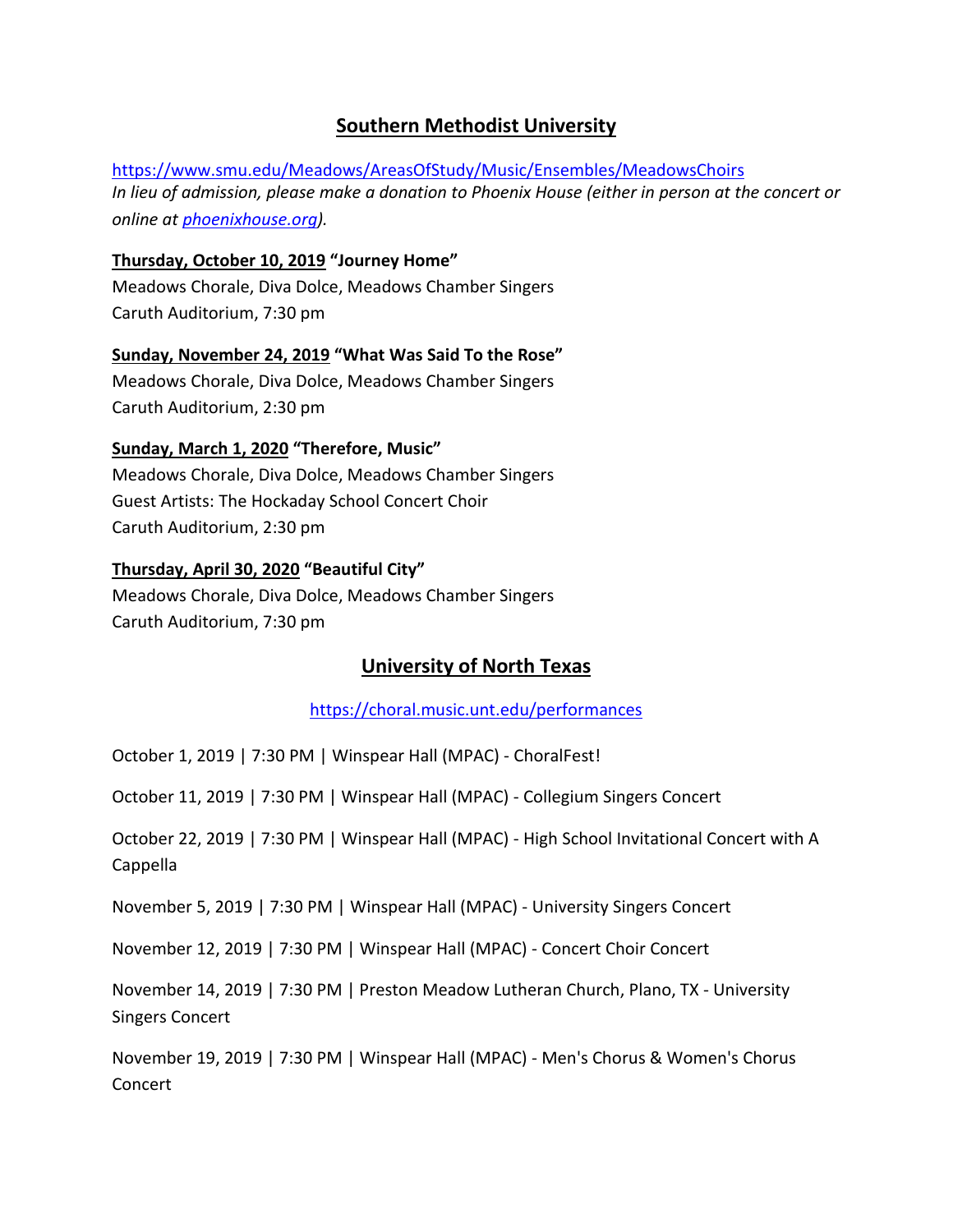# **University of North Texas, Continued**

November 22, 2019 | 7:30 PM | Winspear Hall (MPAC) - Collegium Singers Concert

November 24, 2019 | 3:00 PM | Winspear Hall (MPAC) - A Cappella Concert

February 7, 2020 | 7:30 PM | Winspear Hall (MPAC) - Collegium Singers Concert

March 24, 2020 | 7:30 PM | Winspear Hall (MPAC) - A Cappella Concert

April 7, 2020 | 7:30 PM | Winspear Hall (MPAC) - Concert Choir & University Singers Concert

April 14, 2020 | 7:30 PM | Winspear Hall (MPAC) - Men's Chorus & Women's Chorus Concert

April 17, 2020 | 7:30 PM | Winspear Hall (MPAC) - Collegium Singers Concert

April 22, 2020 | 7:30 PM | Winspear Hall (MPAC) - Grand Chorus Concert

April 26, 2020 | TBA | TBA - Grand Chorus Concert

#### **Turtle Creek Chorale**

<https://turtlecreekchorale.com/>

September 29<sup>th</sup> 8 PM Meyerson

December 13<sup>th</sup>, 14<sup>th</sup>, 15<sup>th</sup>

March 27<sup>th</sup>, 28<sup>th</sup>, 29<sup>th</sup>

40 Years of Fa La La Moody Performance Hall

Unbreakable **Moody Performance Hall** 

### **Dallas Chamber Choir**

<https://dallaschamberchoir.org/>

September 13<sup>th</sup> and 14<sup>th</sup> 7:30 PM

Walden: Nature Speaks Moody Performance Hall